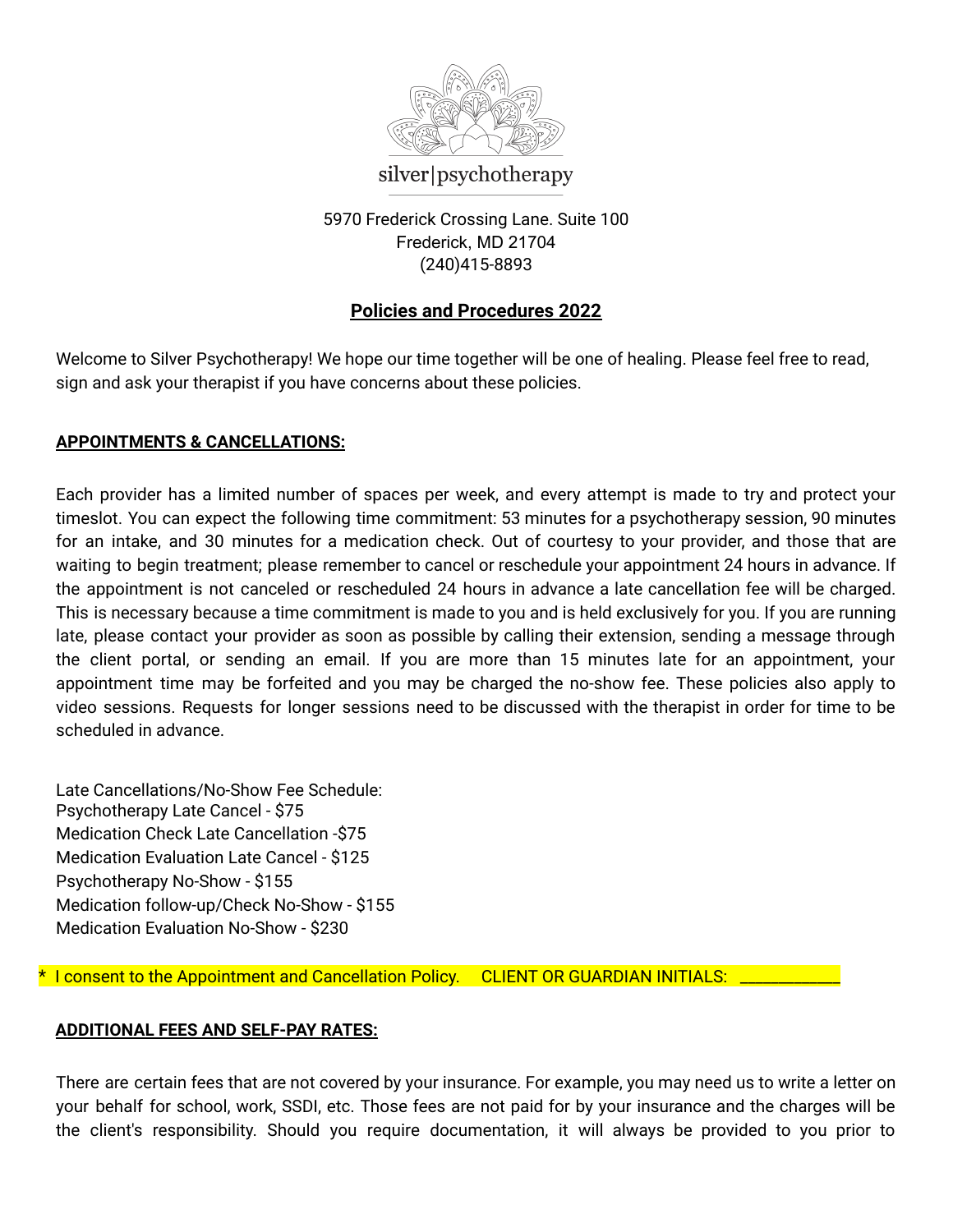submission, and you will be charged according to the following fee schedule. The fee schedule below serves for all clients.

\*Additional time (pre-arranged) - \$80.00 for 30 minute increments

\*Paperwork, Report Writing, Form Completion - \$35.00 15 minute increments

\*Phone consults - \$42.00 for 15 minute increments

\*Court Preparation - \$155 per hour

\*Court Appearance - \$1,500 Therapist per day ; \$2,000 Nurse Practitioner per day (must be prepaid)

\* Copying fee - \$1 per page

*SELF-PAY RATES:*

\*Medication Evaluation Intake (90 minutes) - \$230

\*Medication Check (30 minutes) - \$155-185

\*Psychotherapy Intake (90 minutes) - \$175

\*Psychotherapy (53 minutes) - \$155

\*Group Therapy - \$50

\* I am aware and agree to the Additional Fee Structure: CLIENT OR GUARDIAN INITIALS:

## **METHOD OF PAYMENT:**

Payment is run each day, using the credit card on file for the day of the appointment using a system called Stripe. A credit card must be on file at all times. This card will be charged after each appointment for your copay/deductible and may be utilized if there is a missed appointment or late cancel fee. If you prefer to pay with cash, please communicate that and a receipt will be issued.

If you are using your insurance, please refer to the specific terms of your agreement with your insurance company. Co-payments are due at each session. The sliding scale rate will be discussed with you by our Office Manager and a Good Faith Estimate will be supplied to you of the charges. Estimates will be revised every year or if the services change throughout the course of treatment.

Please advise us of any change in financial circumstances that might impact your ability to stay in treatment. We can work out a payment plan in those situations. Please be aware any unpaid bills may be sent to small claims court or our collection agency and you will be responsible for any associated fees for this process. A \$25.00 service charge will be charged for any returned checks.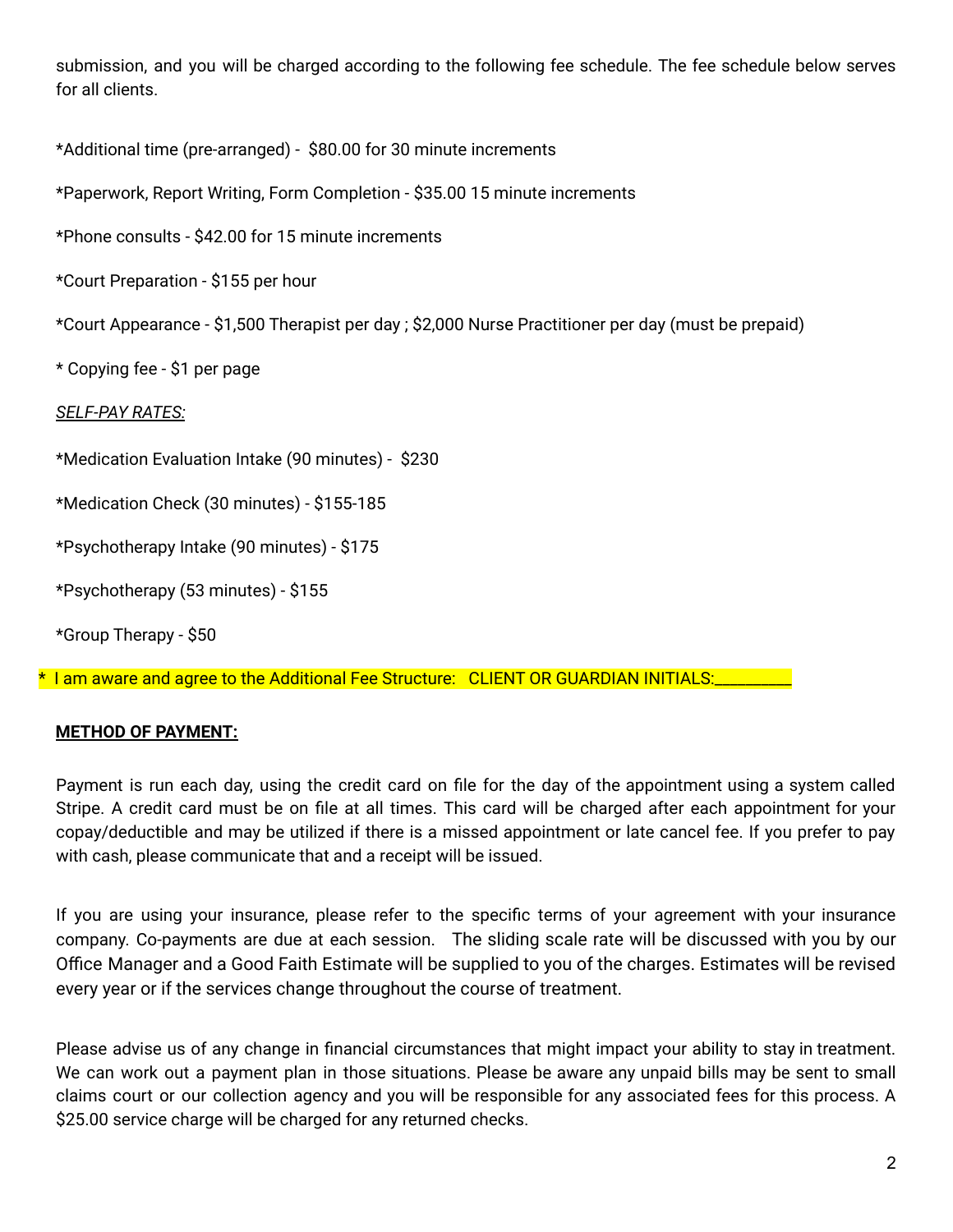#### **INSURANCE:**

Your health insurance may assist in paying for therapy sessions or medication management services. It is your responsibility to know your benefits and to notify our administration staff of any secondary coverage or EAP benefits. We recommend that you contact your insurance carrier as soon as possible in order to ascertain your psychotherapy or medication management benefits. Please keep in mind that your health insurance policy is your contract with an insurance carrier. Please notify our administration staff as soon as possible should your employment or insurance coverage change.

\* I consent to the Insurance Policy. The CLIENT OR GUARDIAN INITIALS:

## **TELEPHONE ACCESSIBILITY:**

We want you to reach out to us if you are having a hard time between sessions. If you need to contact your provider between sessions, please call our office at (240) 415-8893 and dial the provider's direct extension. You may also message the provider via the patient portal or email. If the therapist is not immediately available; they will make every attempt to return your call within 24 business hours. Please note that Face-to-face sessions are highly preferable to phone sessions. However, in the event that you are out of town, sick or need additional support, phone/telehealth sessions are available. If the time spent on the phone lasts longer than 15 minutes, we do reserve the right to charge \$42 per additional 15 minutes.

## IF YOU ARE EXPERIENCING A MENTAL HEALTH EMERGENCY, PLEASE CALL 911 OR PROCEED TO THE NEAREST EMERGENCY ROOM.

\* I consent to the Telephone Accessibility Policy. CLIENT OR GUARDIAN INITIALS:

## **ELECTRONIC/AUDIO COMMUNICATION:**

Although we utilize HIPAA compliant platforms, we cannot ensure the confidentiality of any form of communication through electronic media, including text messages. If you prefer to communicate via email or text messaging for issues regarding scheduling or cancellations, we will do so. While we try to return messages in a timely manner, we cannot guarantee immediate response and request that you do not use these methods of communication to discuss therapeutic content and/or request assistance for emergencies.

Services by electronic means, including, but not limited to telephone communication, the Internet, facsimile machines, and e-mail are considered telemedicine by the State of Maryland. Under the Maryland Telemedicine Act of 1996, telemedicine is broadly defined as the use of information technology to deliver medical services and information from one location to another. If you and your therapist choose to use information technology for some or all of your treatment, you need to understand that: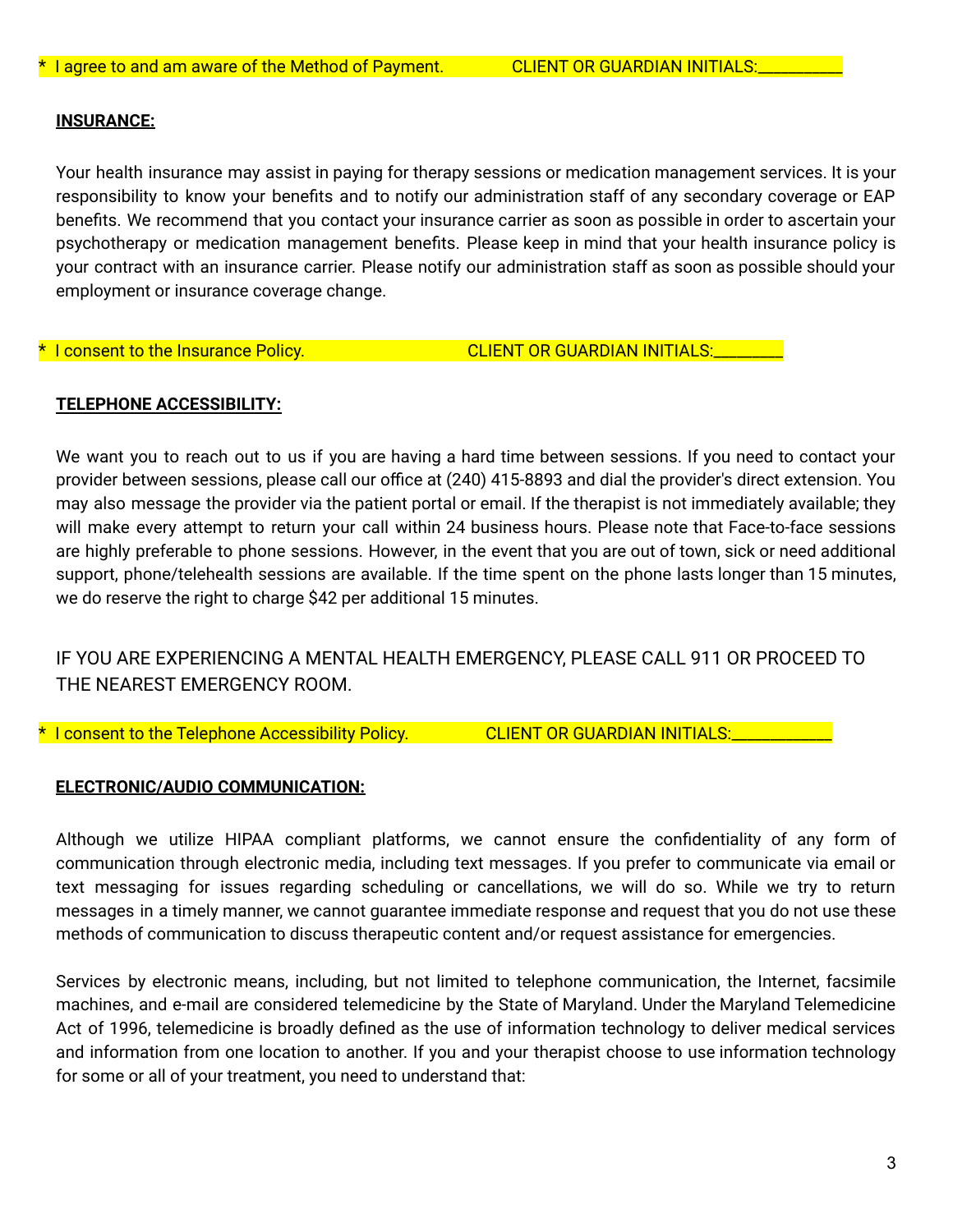(1) You retain the option to withhold or withdraw consent at any time without affecting the right to future care or treatment or risking the loss or withdrawal of any program benefits to which you would otherwise be entitled.

(2) All existing confidentiality protections are equally applicable.

(3) Your access to all medical information transmitted during a telemedicine consultation is guaranteed, and copies of this information are available for a reasonable fee.

(4) Dissemination of any of your identifiable images or information from the telemedicine interaction to researchers or other entities shall not occur without your consent.

(5) There are potential risks, consequences, and benefits of telemedicine. Potential benefits include, but are not limited to improved communication capabilities, providing convenient access to up-to-date information, consultations, support, improved quality, change in the conditions of practice, improved access to therapy, better continuity of care, and reduction of lost work time and travel costs.

\*Effective therapy is often facilitated by what the therapist gathers within a session or a series of sessions, a multitude of observations, information, and experiences about the client. Therapists may make clinical assessments, diagnoses, and interventions based not only on direct verbal or auditory communications, written reports, and third-person consultations, but also from direct visual and olfactory observations, information, and experiences. When using information technology in therapy services, potential risks include, but are not limited to the therapist's inability to make visual and olfactory observations of clinically or therapeutically potentially relevant issues such as your physical condition including deformities, apparent height, and weight, body type, attractiveness relative to social and cultural norms or standards, gait and motor coordination, posture, work speed, any noteworthy mannerism or gestures, physical or medical conditions including bruises or injuries, basic grooming, and hygiene including appropriateness of dress, eye contact (including any changes in the previously listed issues), sex, chronological and apparent age, ethnicity, facial and body language, and congruence of language and facial or bodily expression. Potential consequences thus include the therapist not being aware of what he or she would consider important information, that you may not recognize as significant to present verbally to the therapist.

## *AUDIO RECORDING:*

Silver Psychotherapy strictly prohibits audio or video recording of any therapy or testing session without all parties expressed written consent. By signing this document, you also agree to pay a fee of \$2,000 for each session in which you record all or part of the session without our clinicians expressed written consent.

\* I consent to the Electronic Communication Policy. CLIENT OR GUARDIAN INITIALS: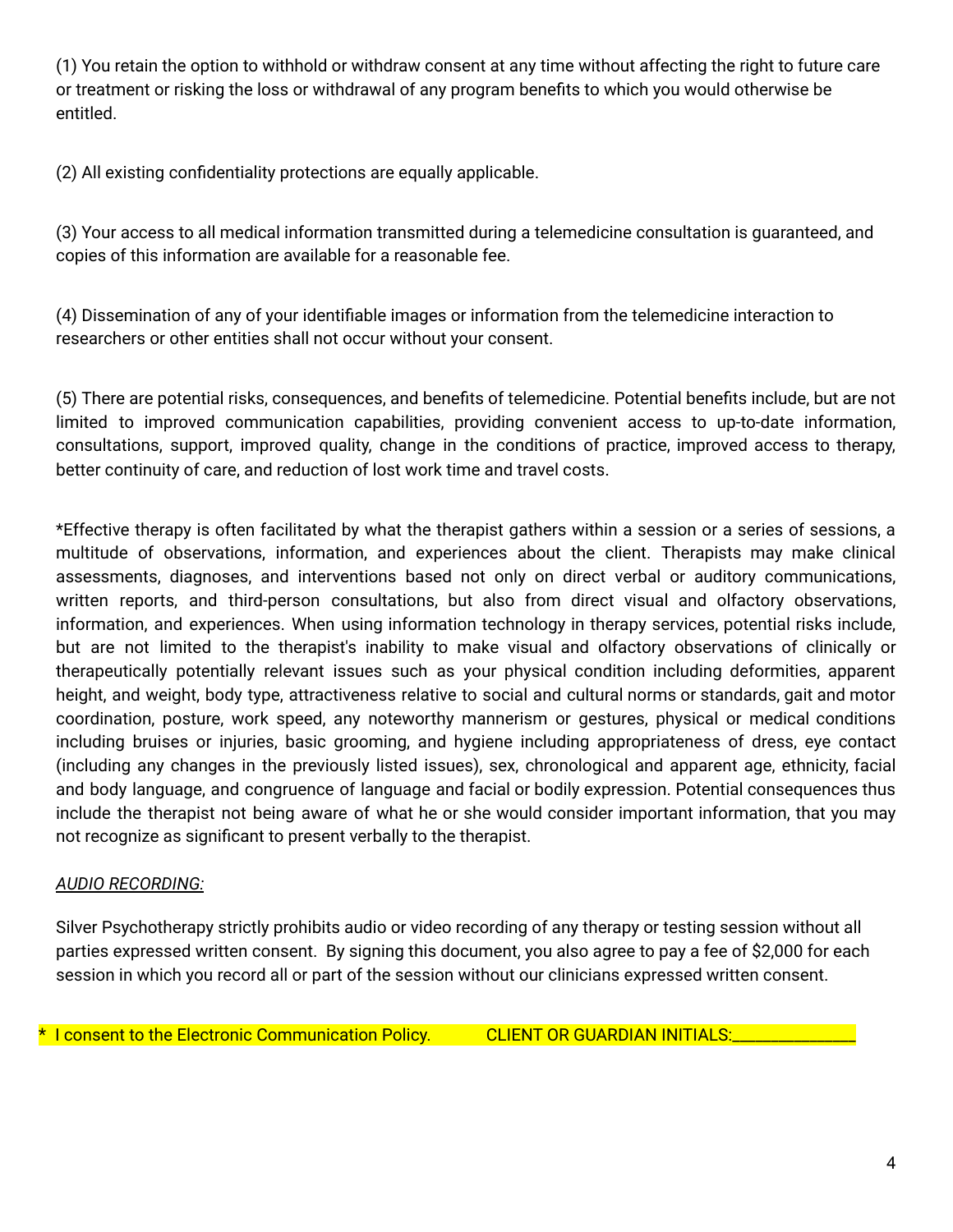#### **RELEASE OF INFORMATION/LEGAL TESTIMONY:**

Should any staff be compelled by the court or yourself to provide records and/or testimony, there will be fees assessed for preparation, travel, and time spent in chambers. Court-related services include: talking with attorneys, preparing documents, traveling to court, depositions, being on-call to the court, and court appearances. The court appearance fee is \$1,500 for a therapist and \$2,000 for our nurse practitioner per day as a retainer paid prior to appearance; and \$155 per hour of court preparation time/letter writing. These fees also apply to any legal matters in which you need us to provide documentation on your behalf such as divorce, child custody, workman's comp. A Release of Information will need to be signed prior to submission or discussion with outside parties. After proper service of a subpoena is executed by your attorney, we will block that day for your court proceeding. Should the schedule of the courts change, we require 72 hours notice of cancellation to avoid paying any fee for the blocked day- otherwise, you will be responsible for paying for the clinician's time at our standard clinical rate.

#### \* I consent to the Release of Information/Legal Testimony Policy. CLIENT OR GUARDIAN INITIALS:

## **SOCIAL MEDIA AND TELECOMMUNICATION:**

Due to the importance of your confidentiality and the importance of minimizing dual relationships, we do not accept "friend" or contact requests from current or former clients on any social networking site (Facebook, LinkedIn, etc). We believe that adding clients as friends or contacts on these sites can compromise your confidentiality and our respective privacy. It may also blur the boundaries of our therapeutic relationship. If you have questions about this, please bring them up when we meet and we can talk more about it.

## *Right to Respond to Reviews:*

In the event that you exercise your right to create an online review, file a complaint with any regulatory body, or engage in commentary in the media about our practice, clinicians, or your treatment, you also waive your right to confidentiality. By signing this agreement, you give Silver Psychotherapy LLC permission to respond publicly and privately to any such complaints in the course of protecting its reputation, defending its ethics, or clarifying facts related to your treatment.

\* I consent to the Social Media and Telecommunication Policy CLIENT OR GUARDIAN INITIALS:\_\_\_\_\_\_\_\_\_\_\_

## **CONFIDENTIALITY:**

Silver Psychotherapy maintains your personal health information and confidential material according to the guidelines established by the Health Insurance Portability and Accountability Act (HIPAA). These guidelines, along with the ethical standards set by our professional code of ethics determine the handling of this information. The notice stating the specific privacy policy and practices, instructions for requesting an accounting of any disclosures of this information, and restrictions on disclosures can be provided to you in printed form on the portal. For those staff that are provisionally licensed, information will be shared during clinical supervision with their clinical supervisor. Additionally, information may be shared throughout the course of treatment in clinical consultation with other clinicians of Silver Psychotherapy. Our professional code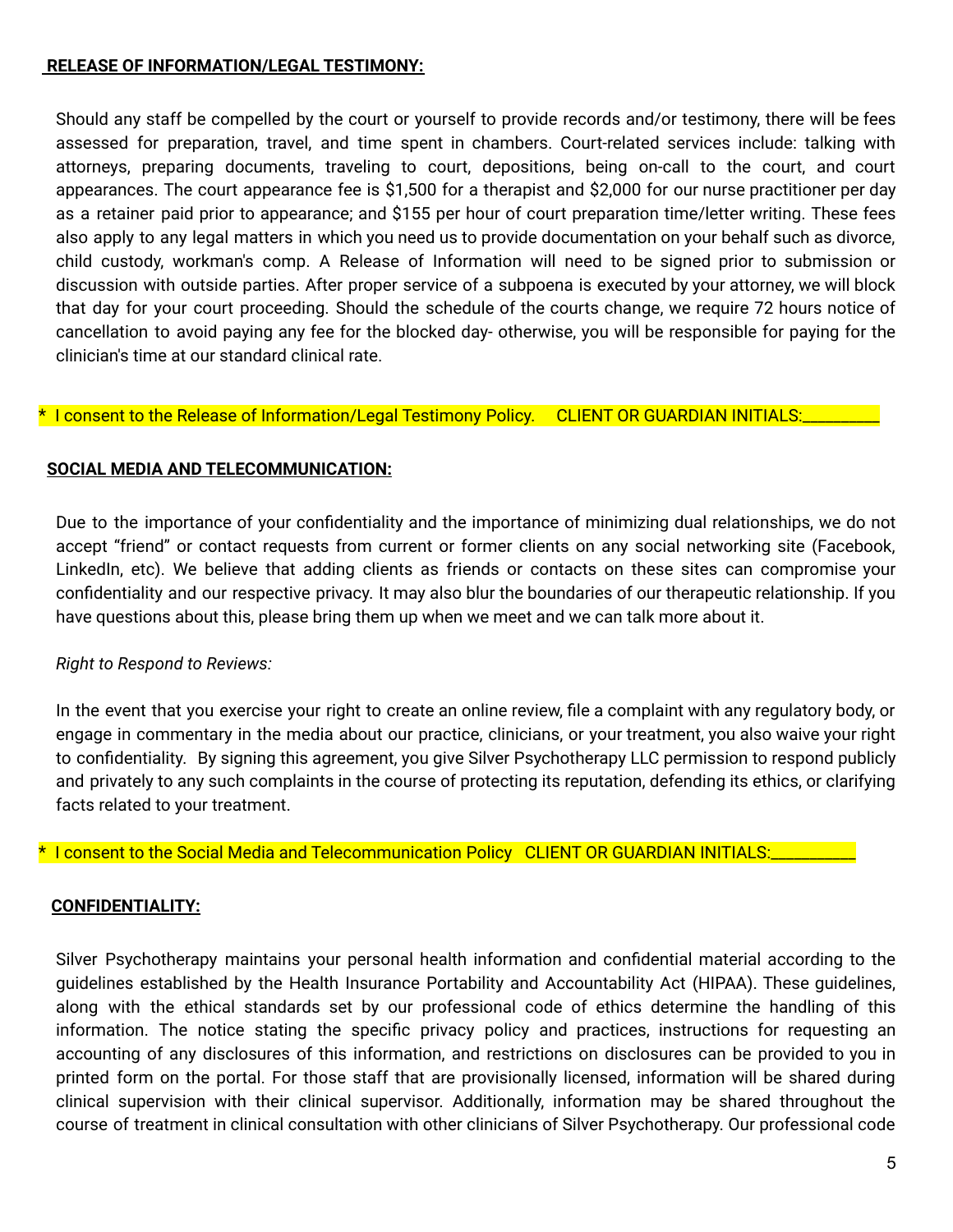of ethics requires us to keep everything discussed in the strictest of confidence. When appropriate, and with your written permission (Release of Information Form) only, we exchange information with physicians, hospitals, family, or other professionals.

The only exceptions to this are mandated by law. The Maryland law dictates that situations involving abuse of a child or elder (present or past) must be reported. The other situation that requires notification is if yours or someone else's life is in danger because of serious suicidal/homicidal intent and with a plan/means of harm.

#### $^{\star}$  I consent to the Confidentiality Policy  $\overline{\phantom{a}}$  CLIENT OR GUARDIAN INITIALS:

#### **MANAGED CARE AND CONFIDENTIALITY:**

Many managed care companies require access to your records or periodic treatment reports. We are willing to share those reports with you. As a consumer of mental health services, it is important to understand the benefits and limitations of your policy. If you wish to forego your insurance coverage and pay "Out of Pocket" or "Self Pay" then employers and insurance providers will not have access to your records unless you sign a Release of Information to allow access.

\* I consent to the Managed Care & Confidentiality Policy. CLIENT OR GUARDIAN INITIALS:

#### **MINORS:**

In the state of Maryland, the age of Consent for mental health treatment is 12yo. This means that children 12yo and older can consent to treatment with or without their parent's permission/knowledge. If you are a minor, your parents may be legally entitled to some information about your therapy but would have to formally request the information and it would be discussed with you prior to the release. If you are between the ages of 12 and 18, the law may provide your parents the right to examine your treatment records if after being informed of your parents' request to examine your records, you do not object or your therapist does not find that there are compelling reasons for denying them access to the records. Notwithstanding the above, your parents are always entitled to the following information: current physical and mental condition, diagnosis, treatment needs, services provided, and services needed. Before giving them any information, your therapist will discuss the matter with you, if possible, and do their best to handle any objections you may have with what is prepared to discuss.

In cases of Divorce and Child custody, please be aware that both parents must consent to treatment if there is shared joint custody. The Divorce Decree/ Child Custody Agreement will be required to be on file and adhered to by our staff.

PLEASE HAVE THE MINOR PROVIDE CONSENT TO THE MINOR POLICY MINORS INITIALS: \_\_\_\_\_\_

## **TERMINATION:**

Ending relationships can be difficult. Therefore, it is important to have a termination process in order to achieve some closure. The appropriate length of the termination depends on the length and intensity of the treatment. We may terminate treatment after a discussion with you, and if determined that the psychotherapy is not being